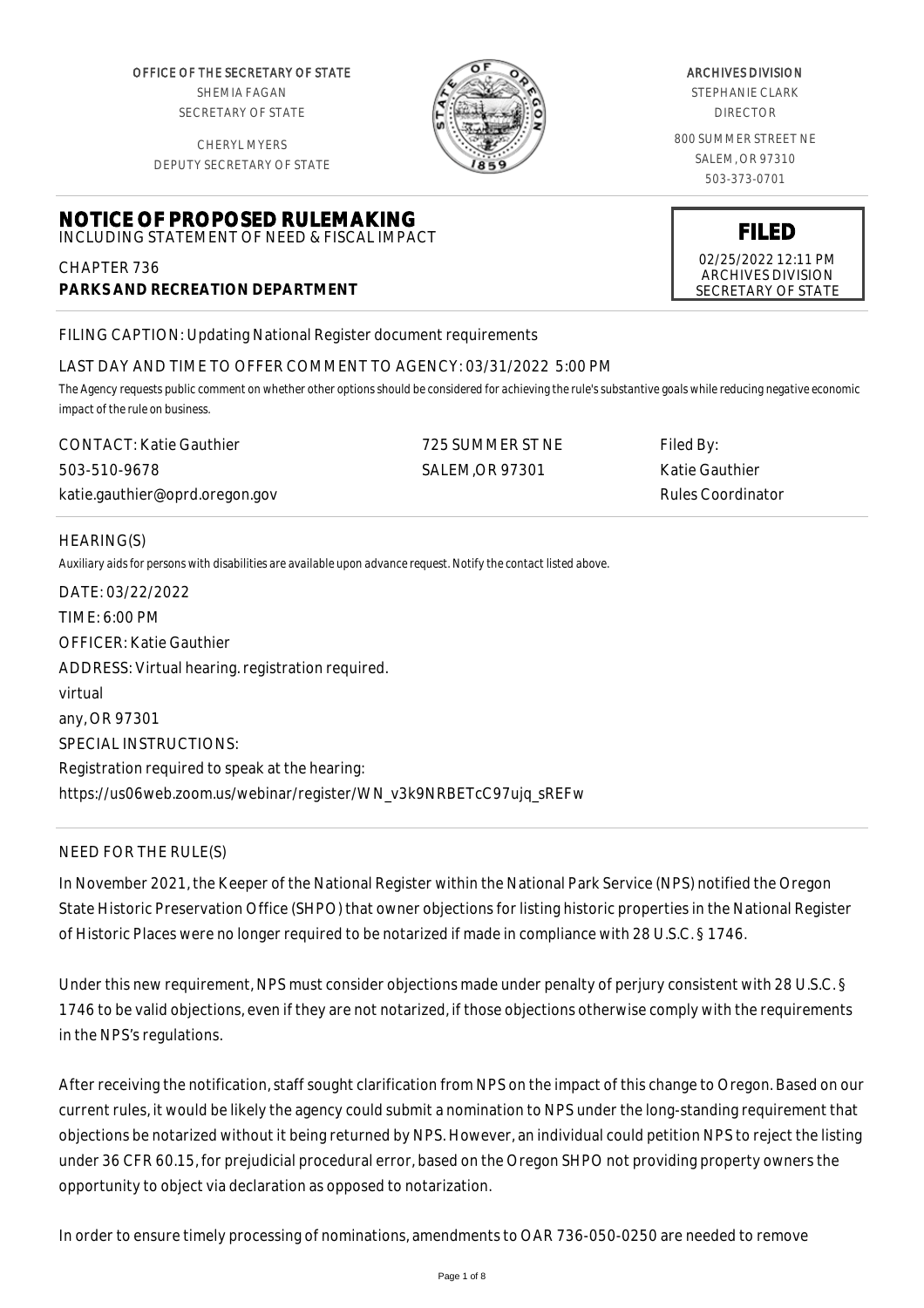requirements for a notarized statement and replace with the updated requirement for objections to be made under penalty of perjury consistent with 28 U.S.C. § 1746.

## DOCUMENTS RELIED UPON, AND WHERE THEY ARE AVAILABLE

28 U.S.C. § 1746 https://www.justice.gov/archives/jm/criminal-resource-manual-1760-perjury-cases-28-usc-1746 unsworn-declarations-under-penalty

## STATEMENT IDENTIFYING HOW ADOPTION OF RULE(S) WILL AFFECT RACIAL EQUITY IN THIS STATE

This amendment removes the requirement for statements to be notarized before submitting an objection for listing on the National Register of Historic Places. This will remove a potential barrier to submitting an objection for all individuals.

## FISCAL AND ECONOMIC IMPACT:

Removing the requirement for statements to be notarized before submitting an objection for listing on the National Register of Historic Places may reduce preparation and

administrative costs, and avoid legal fees associated with litigation for local governments, state agencies and individuals involved in the nomination process. Ensuring nominations will be processed by the National Park Service may reduce program administration costs for the Oregon SHPO.

## COST OF COMPLIANCE:

*(1) Identify any state agencies, units of local government, and members of the public likely to be economically affected by the rule(s). (2) Effect on Small Businesses: (a) Estimate the number and type of small businesses subject to the rule(s); (b) Describe the expected reporting, recordkeeping and administrative activities and cost required to comply with the rule(s); (c) Estimate the cost of professional services, equipment supplies, labor and increased administration required to comply with the rule(s).*

(1) The Oregon SHPO of the Oregon Parks and Recreation Department is the state agency economically affected by these rules. The rules directly address the SHPO's administration of the federal National Register of Historic Places program, providing for specific processes that the agency must follow. Tribes, cities, counties, other subdivisions of Oregon

State government, and organizations and individuals nominating properties for listing in the National Register of Historic Places will be subject to the timelines and processes described in the rule. However, there are no direct costs associated with participation in the program, and the increased clarity of the proposed rule is expected to offset any potential process delays.

(2) The small businesses impacted by the proposed rules include historic preservation consultants and their clients, including local government, property developers, and organizations, and individuals. There are fewer than 50 small businesses that prepare National Register of Historic Places nominations in Oregon. (b) The rule does not require small businesses to create reports, records, complete any specific administrative activity, or pay for a service. The requirements for participation in the program and a complete National Register of Historic Places document remain the for small businesses to comply with the proposed rules. The requirements for participation in the program and a complete nomination National Register of Historic Places document remain the same. (c) There is no additional increase in costs for professional services, equipment supplies, labor or administration.

# DESCRIBE HOW SMALL BUSINESSES WERE INVOLVED IN THE DEVELOPMENT OF THESE RULE(S):

This is an administrative change required a change in the interpretation of federal rules. Small business owners have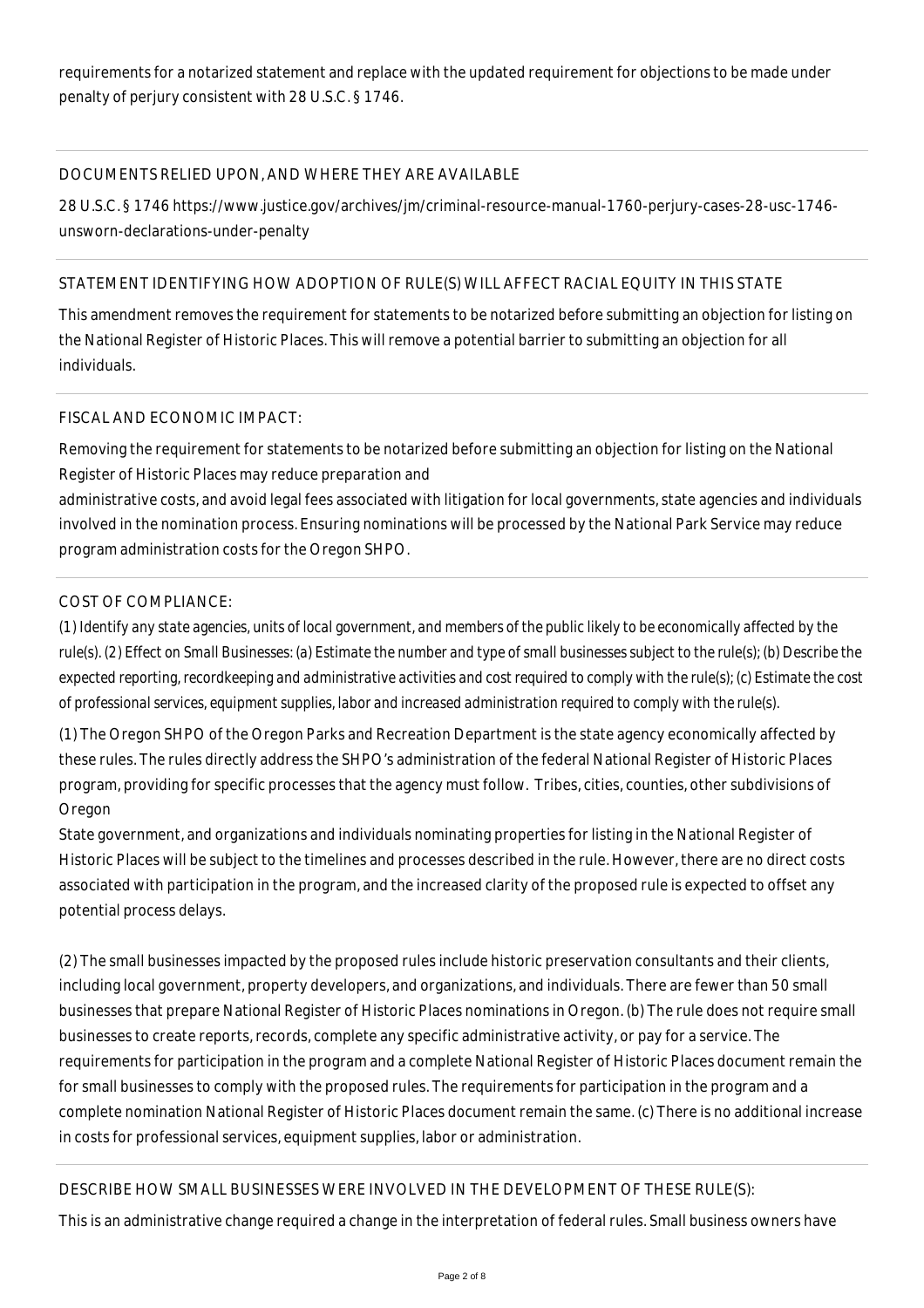## WAS AN ADMINISTRATIVE RULE ADVISORY COMMITTEE CONSULTED? NO IF NOT, WHY NOT?

This is an administrative change required a change in the interpretation of federal rules

#### AMEND: 736-050-0250

RULE SUMMARY: Outlines the process for submitting and reviewing National Register nominations. Amendment

removes requirement for statements to be notarized.

## CHANGES TO RULE:

## 736-050-0250

State Advisory Committee on Historic Preservation: Staff Activities Relating to the National Register Program ¶

(1) The SHPO may delegate authority under this division to the Deputy SHPO, the Associate Deputy SHPO, the National Register Program Coordinator, or other Oregon SHPO staff.¶

(2) The SHPO must appoint a National Register Program Coordinator to administer the state's National Register of Historic Places program.¶

(3) Upon request of the receiving party, the Oregon SHPO must make available an un-redacted, complete copy of a National Register nomination form to the federal planning agency, owner(s), CLG, and chief elected official as described in 36 CFR  $\& 60.6(x)$  (2020), and a copy to the proponent, public, and Tribes subject to the provisions of sections (9) and (10) at any time.¶

(4) The Oregon SHPO may provide notice to owners by public press release or other means in place of written notice when there are more than 50 owners, except for the public comment period notice described in paragraphs 11(a)(C) and (D), and  $18(f)(C) \cdot \mathbf{T}$ 

(5) A proponent may submit a National Register nomination form regardless of ownership status to the SHPO, the federal preservation officer for the appropriate federal agency if the property is entirely located on federallyadministered lands, or Tribal Historic Preservation Officer for the appropriate Tribe if the property is entirely located on trust land.¶

(6) A Tribe may request government-to-government consultation with the Oregon SHPO at any time.¶ (7) The Oregon SHPO must provide a written response to a proponent seeking to amend a National Register nomination form for a historic property or to nominate a property to the National Register within 60 calendar days of receipt and within 45 calendar days of receipt for a petition to remove a historic property from the National Register stating whether the National Register nomination form is:¶

(a) Adequately documented;¶

(b) Technically and professionally correct and sufficient; and¶

(c) Demonstrates that the property does or does not meet the National Register criteria for evaluation.¶

(8) A proponent may withdraw the National Register nomination form at any time by submitting a written request to the SHPO.¶

(9) The Oregon SHPO must keep all or qualifying portions of a National Register nomination form, associated correspondence, and other documents confidential and conditionally exempt from public disclosure under the conditions established in ORS 192.345 and as described in 36 CFR  $\Omega$  60.6(x) (2020). Oregon SHPO staff must apply the conditions of ORS 192.355(4) to submitted National Register nomination forms. In addition, SHPO will not make specific information relating to the location of property available if disclosure would create a risk of destruction or harm as provided in 36 CFR  $\mathbb{Z}$  60.6(x) (2020). $\P$ 

(10) The SHPO may petition the Keeper to keep all or qualifying portions of a National Register nomination form, correspondence, and other documents confidential and exempt from public disclosure under the provisions of the Act, 54 USC 2307103.

(11) The Oregon SHPO must provide a public comment period for each National Register nomination form considered by the committee. The copy of the National Register nomination form made available for public comment may be redacted as provided for under sections (9) and (10) as applicable.¶

(a) The Oregon SHPO must:¶

(A) Identify owners using county property tax records obtained within 90 calendar days prior to opening the public comment period;¶

(B) Open the public comment period not less than 30 calendar days nor more than 75 calendar days before a scheduled committee meeting;¶

(C) Mail a written public comment period notice to the proponent; owner; CLG; chief elected official; federal,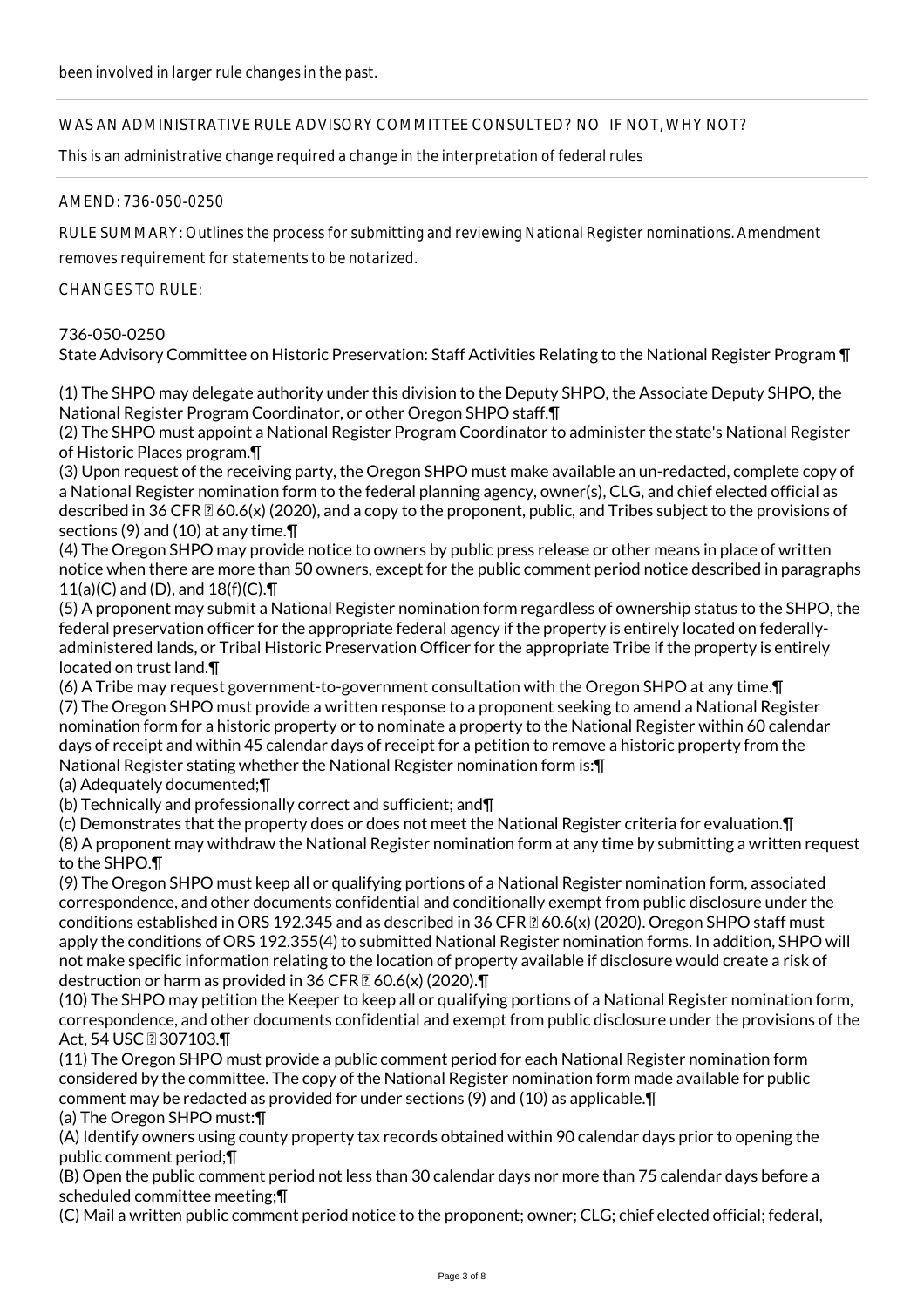state, and local agencies and subdivisions of Oregon State Government that meet the definition of owner; and Tribes. The Oregon SHPO may choose to coordinate with local governments on the format, content, and distribution of the public comment period notice when nominating districts; and¶

(D) Include in the public comment period notice the date and location of the scheduled committee meeting and the process for submitting comments.¶

(b) The Oregon SHPO may:¶

(A) Publish a public comment period notice in one or more local newspapers of general circulation in the area where the nominated property is located.¶

(B) Hold or attend meetings or publish information to inform the public and interested parties if the SHPO believes that such an action is in the public interest.¶

(12) Any person may comment on a National Register nomination form considered by the committee.¶ (a) The Oregon SHPO must receive written comments at least five business days before the scheduled committee meeting, except as provided for CLGs in section (13). Any written comments received after this time but before the meeting must be included in the public record, but the Oregon SHPO must not provide the comments to the committee.¶

(b) A person may provide written materials or oral comment to the committee for consideration the day of the committee meeting.¶

(c) The committee must only consider written and oral comment submitted during the public comment period that address:¶

(A) Requirements for a complete National Register nomination form described in section (7), or¶

(B) Procedural requirements under state and federal law.¶

(d) All comments received in any format are public records, except as provided for under sections (9) and (10).¶ (e) The public comment period must remain open when the committee defers making a recommendation under the provisions of OAR 736-050-0260(11) or (12).¶

(13) A CLG may object to the nomination of a property to the National Register or a major revision to a National Register nomination form for a historic property as described in 54 USC  $\Omega$  302504 when all or part of the property is within the CLG's jurisdiction.¶

(a) The CLG must provide the public an opportunity to comment and consider these comments when making a recommendation to the SHPO.¶

(b) A valid objection under this subsection must meet the following requirements:¶

(A) The SHPO must receive the CLG's objection within 60 calendar days following the opening of the public comment period described in section (11);¶

(B) The chief elected official recommends that the property not be nominated to the National Register or that the National Register nomination form for a historic property not receive a major revision; and¶

(C) The local historic preservation commission recommends by majority opinion that the National Register nomination form does not meet one or more of the criteria described in section (7).¶

(c) Upon receipt of a valid objection under subsection (b), Oregon SHPO must:¶

(A) Remove the National Register nomination form from committee consideration and take no further review action from the date the Oregon SHPO receives the objection;¶

(B) Suspend the nomination process for 30 calendar days; and¶

(C) Provide written notice to the persons noted under subsection paragraph  $11(a)(C)$  within  $5$ five calendar days of the action. The notice must specify the date the SHPO received the objection under paragraph (b)(A).¶

(d) Any person may appeal a CLG's objection by submitting a written statement appealing the CLGs objection to the SHPO within 30 calendar days after the date the Oregon SHPO received the CLG's objection. Following the receipt of the appeal, the SHPO must submit the National Register nomination form for committee consideration at the next regularly- scheduled committee meeting, not less than 90 calendar days from the date the Oregon SHPO received the CLGs objection.¶

(e) If an appeal is not submitted from the date the SHPO received a valid objection under subsection (b) within 30 calendar days the SHPO must stop the nomination process and take all necessary actions to close the administrative process.¶

(f) A CLG may object each time proposed revisions to a National Register nomination form meet the definition of a "major revision."¶

(14) The executive department of state government as defined in ORS 174.112 and political subdivisions of state government may comment on a National Register nomination form. State government and political subdivisions of state government may object to listing a property in the National Register, but the SHPO must not count the objection toward the total number of private property owners needed to prevent the property from being listed in the National Register as prohibited by the provisions of  $36$  CFR  $\mathbb{Z}$  60.6(g) (2020). As used in section (14), "political subdivision" includes counties, cities, taxing districts, and any other governmental unit within this state.¶ (15) The SHPO must determine if the majority of owners object to listing a nominated property in the National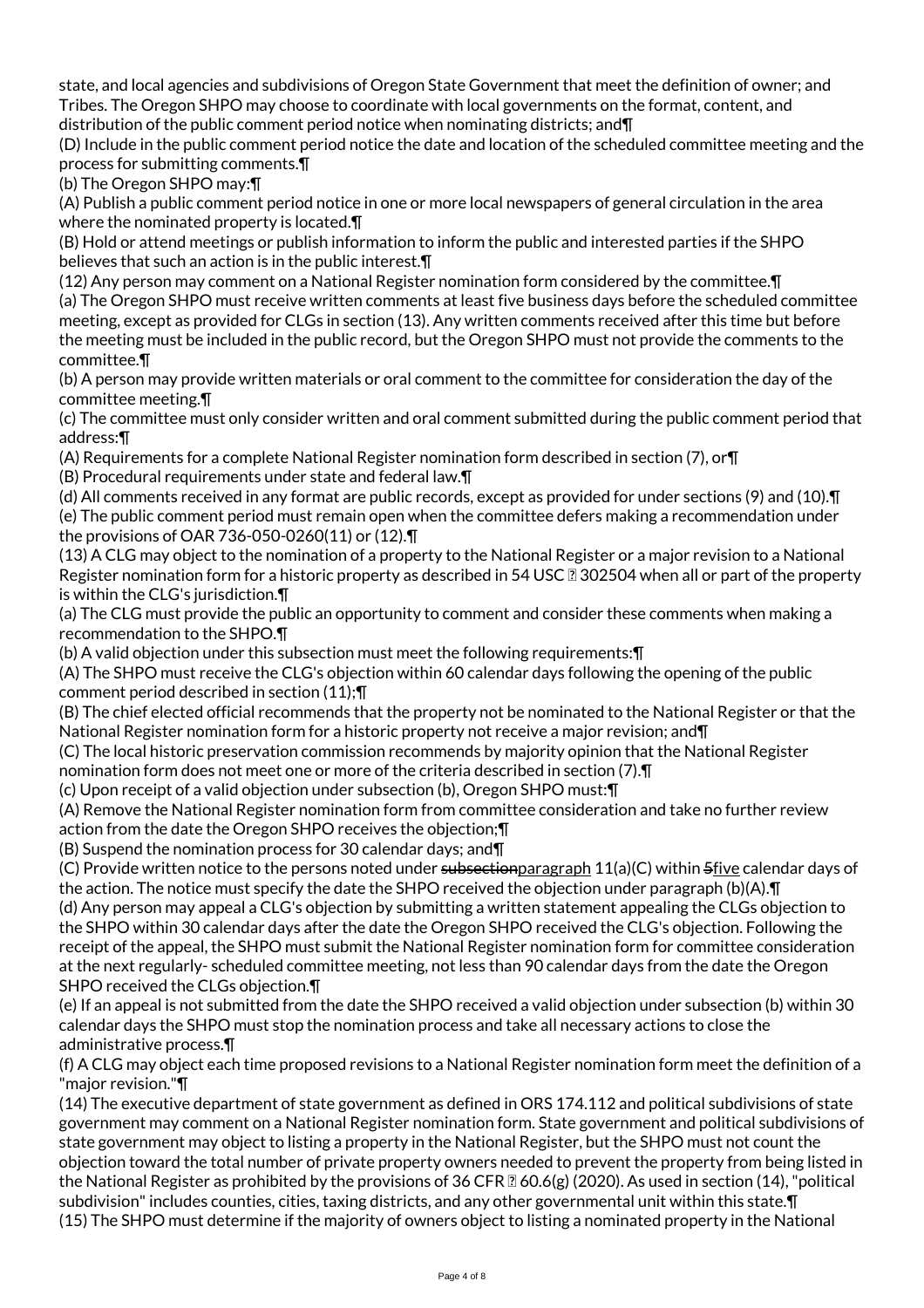Register by comparing the total number of owners identified on the property owner list to the number of notarizevalid statements that object to listing the property in the National Register. The SHPO must provide the Keeper the property owner list and tally of notarizevalid statements objecting to nominating the property to the National Register through the end of the public comment period.¶

(a) The Oregon SHPO must create a property owner list that includes each owner and parcel of real property within the boundary of a building, district, object, site, or structure nominated for listing in the National Register using county property tax records obtained as provided in subsection paragraph  $(11)(a)(A)$ . That property owner list is the official list of property owners and real property throughout the public comment period. In creating the property owner list, the Oregon SHPO must:¶

(A) Edit the property owner list based on the submission of a valid, notarized statement and as described in section  $(16)$ .

(B) Assume that the property tax records provided by the county assessor are accurate.¶

(C) Include owners on the property owner list regardless of whether the owner can be contacted using the information included on the property owner list provided by the county assessor's office.¶

(D) When encountering similar names, compare the name and mailing addresses to determine if there are one or more owners. The SHPO must consider Jane Doe and Jane S. Doe as two distinct persons when the county property tax records identify differing mailing addresses. If the mailing address is the same, the SHPO must identify these individuals as the same person.¶

(E) Count entities, such as named trusts, corporations, partnerships, etc., as individual owners when the owner name differs in any way, even when the mailing address is the same.¶

(F) Count a trust as a single owner when multiple trustees are named, but no trust is identified.¶

(G) Unless the terms of a trust expressly provide that the trust is irrevocable, count the settlor as the owner of the trust consistent with ORS 130.505.¶

(H) Use any adopted system of abbreviations, symbols, or other codes used by the county assessor from the county providing property tax records to identify owners when creating the property owner list.¶

(b) An owner may submit a valid notarized statement to take the actions in paragraphs (A) to (E) at any time during the public comment period:¶

(A) Object to listing a property in the National Register. An owner may object only once regardless of how many properties or what portion of a property the owner owns;¶

(B) Withdraw their own previous objection;¶

(C) Remove the previous owner as the owner of record from the property owner list and withdraw the previous owner's objection;¶

(D) Assert ownership of a property within the nominated area when the property owner list does not include the owner or parcel of real property and add the name of the owner and the real property to the property owner list; or¶

(E) Any combination of paragraphs (A), (B), (C), and (D).¶

(c) To be valid notarized statements must meet the following criteria:¶

(A) An owner must submit to the Oregon SHPO an original, notarized statement;¶

(B) The notarized statement must be on a form provided by the Oregon SHPO;¶

(C) The notarized statement must identify private, real property within the boundary of the nominated property that the owner owns;¶

(D) The notarized statement must clearly identify the intent of the owner as described in subsection (b);¶

(E) The owner must identify the name they were previously known by and listed in the county property tax records if different from their current legal name;¶

(F) The notarized statement must clearly identify the nature of the owner's property interest; []

(G) The owner must sign and date the notarized statement; and  $\P$ 

(Hstatement, and either:¶

(i) The statement must include an unsworn declaration that information provided is true under penalty of perjury in compliance with the provisions of 28U.S.C  $\text{N1746}$ ; or  $\text{T}$ 

(ii) A notary public must confirm, or "attest," the identity of the owner signing the notarized statement as provided in ORS chapter 194 and OAR chapter 160, division 100.¶

(d) The SHPO must consider only the most recent valid notarized statement submitted under subsection (b) when determining the total number of statements of objection and the total number of owners and parcels of real property on the property owner list under subsection (a) and notarized statements of objection.¶

(e) The SHPO must not accept a notarized statement that does not meet the requirements of subsection (c), or that is incomplete, or illegible.¶

(f) The legal representative of an owner may submit a valid notarized-statement on an owner's behalf under subsection (b). The representative must provide documentation demonstrating that they legally represent the owner.¶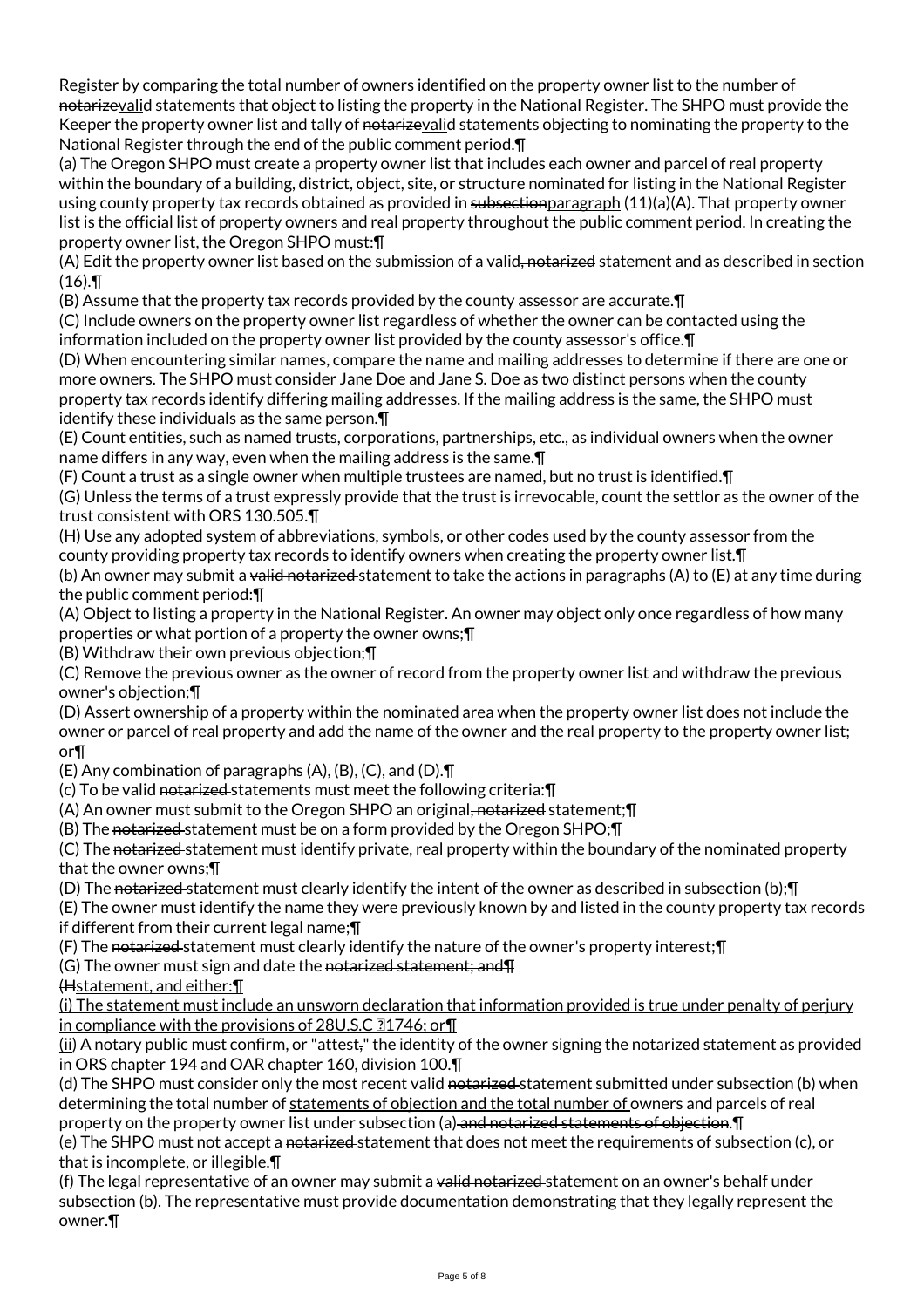$(g)$  A person not listed on the property owner list created in subsection (a) that submits a notarized-statement must submit documentation demonstrating that they meet the definition of "owner" in OAR 736-050-0230(16), including instruments used to create legal entities such as trusts, limited liability corporations, and any other legal entities. For a trust, a certification of trust that complies with ORS 130.860 is adequate documentation under subsection (g).¶

(h) When removing the objection of a previous owner under paragraph (b)(C), a person must submit documentation demonstrating that the previous owner no longer has an ownership interest and that they themselves meet the definition of "owner" in OAR 736-050- 0230(16).¶

(i) The SHPO must not recognize any person as an "owner" who is unable or refuses to submit documentation as required by this rule.¶

(i) All notarized statements and accompanying documentation are public records as defined in ORS 192.311(5)(a) and subject to inspection as provided for in ORS 192.311 through ORS 192.380.¶

(k) The SHPO must acknowledge persons in writing within 30 calendar days of the receipt of their notarized statement and any accompanying documents. Acknowledgements must indicate if the notarized statement and accompanying documents are valid under subsections (c) through (i) and if not valid, describe why and how to correct the error.¶

(16) The SHPO must examine the accuracy of the property owner list and validity of notarized-statements when the SHPO determines that the reasonably possible outcome of identifying potential error(s) may determine if the nominated property is or is not listed in the National Register.¶

(a) Any person may request that the SHPO carry out an examination of the property owner list. Such a request must be in writing, and identify and document with evidence of one or more of the following:¶

(A) Factual inaccuracy;¶

(B) Error in the property owner list;¶

(C) Error in the tally of notarizevalid statements; or  $\P$ 

(D) Any combination of paragraphs (A), (B), or (C).¶

(b) The SHPO must respond in writing to the petitioner within 15 calendar days of a request for an examination stating whether the SHPO will conduct an examination and the basis for the decision. The SHPO must provide the response to the proponent, owner, CLG, chief elected official, and Tribes if proceeding with an examination.¶ (c) The SHPO may complete an examination for any reason. The SHPO must notify the proponent, owner, CLG, chief elected official, and Tribes within 5 calendar days of initiating an examination.¶

(d) The SHPO must determine how best to conduct an examination on a case-by-case basis based on the nature of the identified concern.¶

(e) An examination under subsection (a) is limited to the specific nature of the identified concern and does not include an evaluation of each entry in the property owner list or each submitted notarized statement unless the SHPO determines that this step is necessary.¶

(f) The SHPO may choose to re-examine the property owner list and notarizevalid statements against official land recordation records or property tax assessor records, the results of a title search, or any public record.¶ (g) The SHPO may require that persons submit documentation to prove their ownership status, existence of real property, or the validity of their submitted notarized statements. The Oregon SHPO must not treat persons as "owners" who are unable or refuse to submit documentation for the purposes of taking any action under subsection (15)(b).¶

(h) The SHPO may add or remove a person or real property from the property owner list or invalidate a notarized statement upon completion of an examination. The SHPO must inform a person in writing within 30 calendar days of acting and provide the reason the SHPO took the action. A person receiving notice of the SHPO's action under this section may submit documentation as described in this rule to the SHPO for an action under subsection  $(15)(b)$ . T

(i) An examination under section (16) is complete once the SHPO determines that further identification and correction of errors will not determine if the nominated property will or will not be listed in the National Register.¶

(17) The SHPO must consider the comments from the committee, CLG, Tribes, and all other comments received during the public comment period when making a recommendation and submitting a National Register nomination form to the Keeper under the provisions of 36 CFR  $\mathbb{Z}$  60.6(o) and (p) (2020). The SHPO must provide the recommendation provided to the Keeper to the proponent, owner, CLG, chief elected official, and Tribes.¶ (18) Under the Act, upon receipt of a National Register form from the SHPO the Keeper may list a property in the National Register; correct a submitted National Register nomination form and list the nominated property in the National Register; or return a National Register nomination form without listing the property in the National Register.¶

(a) If the Keeper lists a property in the National Register the SHPO must provide notice to the committee at their next regularly-scheduled meeting and written notice to the proponent, owner(s), CLG, chief elected official, and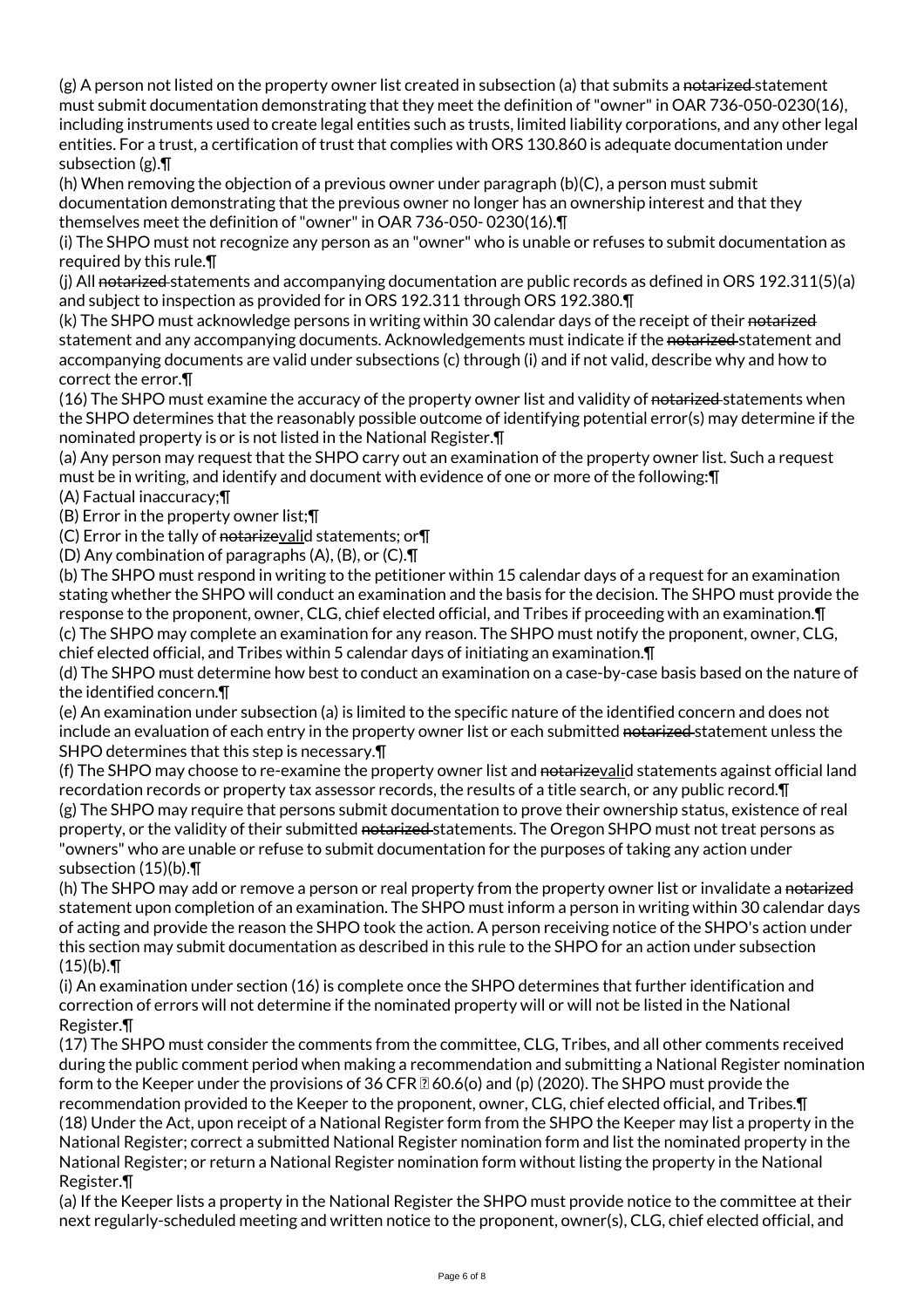Tribes within 30 calendar days.¶

(b) If the Keeper corrects a submitted National Register form and lists a property in the National Register, the Oregon SHPO must provide notice to the committee at their next regularly-scheduled meeting, and written notice to the proponent, owner(s), CLG, chief elected official, and Tribes within 30 calendar days.¶

(c) If the Keeper returns a National Register nomination form without listing the property in the National Register, the Oregon SHPO must provide notice to the committee, and written notice to the proponent, owner(s), CLG, chief elected official, and Tribes within 30 calendar days. The notice will forward the Keeper's reasons for the return and state whether the SHPO intends to resubmit the National Register nomination form to the committee or the Keeper and the reasons for the decision.¶

(A)The Oregon SHPO must provide the proponent, owner, CLG, chief elected official, and Tribes 30 calendar days to comment and consider their opinion before making a final decision. The SHPO must provide a written final decision to the proponent, owner, CLG, chief elected official, and Tribes after considering any comments received.¶

(B) The SHPO may resubmit a National Register nomination form not requiring major revision to the Keeper without committee review.¶

(C) The SHPO may resubmit to the committee a National Register nomination form returned by the Keeper. The SHPO must address the reasons the Keeper returned the National Register nomination form before resubmission to the committee and the Keeper.¶

(d) The SHPO may either require that the proponent complete the revisions identified by the Keeper before resubmission of the National Register nomination form to the committee or the Keeper or the Oregon SHPO may complete needed revisions itself.¶

(e) The SHPO must resubmit a National Register nomination form to the Keeper within two years from the date the Keeper initially returns the National Register nomination form for correction as described in subsection (c) or end the National Register nomination process. If the SHPO does not resubmit a National Register nomination form to the Keeper the public comment period and the nomination process end.¶

(f) The Oregon SHPO must complete the following to continue the National Register process following the twoyear period from the date of the Keeper's initial return of a National Register nomination form:¶

(A) Review the National Register form as described in section (7) for completeness and accuracy. The Oregon SHPO may require the proponent to complete revisions before resubmitting the National Register nomination form to the committee or the Keeper, or the Oregon SHPO may complete needed revisions itself;¶ (B) Close the public comment period;¶

(C) Provide a public comment period notice as provided in paragraph  $(11)(a)(C)$ , and subsection  $(11)(b)$ ; and I

(D) Complete an examination of the property owner list created in subsection 15(a) using the process described in subsections (16)(d) through (i).¶

(g) Notarized sStatements submitted and determined to be valid under the provisions of section (15) remain valid unless determined to not be valid under the provisions of section (16).¶

(19) Petitioning the Keeper:¶

(a) The SHPO may petition the Keeper to take the following actions without review by the committee:¶

(A) Remove a razed historic property from the National Register;¶

(B) Amend a National Register nomination form for a historic property when the amendment is not a major revision;¶

(C) Change the contributing status of an individual historic property within a historic district listed in the National Register;¶

(D) Change the contributing status or recommend the relocation of a secondary historic property, such as a garage, shed, or other small-scale building, object, site, or structure that in the opinion of the SHPO does not qualify for listing in the National Register on its own merit included within the boundary of a historic property; or¶ (E) Any combination of paragraphs (A), (B), (C), and (D).¶

(b) Prior to petitioning the Keeper under subsection (a), the SHPO must notify the proponent, owner, CLG, chief elected official, and Tribes, and allow for a 30 calendar day comment period following notice and consider the provided comments. The SHPO may waive the comment period if the CLG provides a comment period as part of a local process.¶

(A) The SHPO must provide the proponent, owner, CLG, chief elected official, and Tribes notice of the SHPO's petition to the Keeper.¶

(B) The SHPO must notify the proponent, owner, CLG, chief elected official, and Tribes of the Keeper's decision within 30 calendar days. The SHPO shall inform the committee at the next scheduled committee meeting.¶ (20) Any person may appeal directly to the Keeper any SHPO decision regarding the nomination of a property to the National Register, an amendment to a National Register form for a historic property, or a petition to remove a historic property from the National Register under the provisions of 36 CFR  $\mathbb{Z}$  60.12 (2020). T

(21) The SHPO may refer a nomination submitted pursuant to section (5) to the State of Oregon Office of